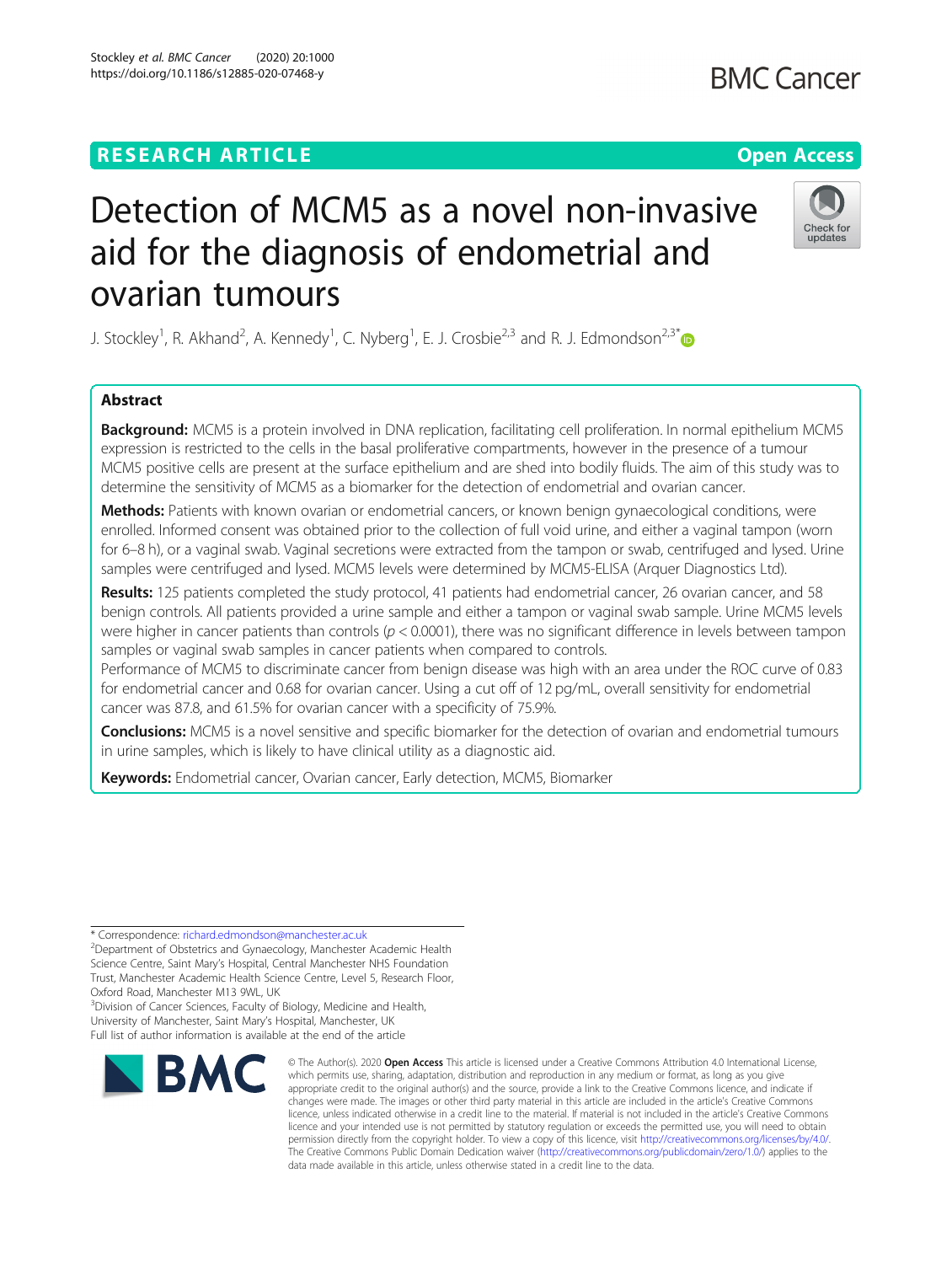# Background

Ovarian and endometrial cancers, the cancers of the upper female genital tract, share many similarities [[1,](#page-7-0) [2](#page-7-0)]. Combined, they represent a major disease burden with over 16,000 cases diagnosed each year in the UK. Both actually represent a collection of different histological subtypes, some of these subtypes being common to both ovarian and endometrial cancer, and both organs are in direct continuity, via the fallopian tubes and the cervix, with the lower genital tract.

To date, screening and early diagnosis of upper genital tract cancers has been challenging. Although many patients with endometrial cancer present with post menopausal bleeding this is by no means universal whilst ovarian cancer is notorious for late presentation, in part because of a lack of red flag symptoms. Screening for ovarian cancer, in the form of CA125 and transvaginal ultrasound has not been demonstrated to improve clinical outcome [\[3](#page-7-0)]. Furthermore diagnostic tests for patients suspected of having endometrial and ovarian disease lack specificity, leading to unnecessary surgery, and are invasive which patients find unacceptable.

There is therefore a significant unmet need to generate better tests that can be used, alone or in combination, in either a screening or a diagnostic setting.

Spontaneous shedding of cancer cells from upper genital tract gynaecological tumours, which migrate through the cervix and are secreted vaginally, may prove a critical phenomenon to aid the development of new tests.

In endometrial cancer the presence of tumour cells in the lower genital tract has been shown through a number of methods. Incidental findings of Pap smears (for cervical cancer screening) found that 20% of endometrial cancer patients have endometrial cancer cells present in the cytology of the Pap smear [\[4](#page-7-0)]. There have also been a number of studies which have demonstrated the detection of molecular markers in cervico-vaginal secretions of endometrial cancer patients, further strengthening the hypothesis that cancer cells are shed and secreted vaginally [\[5](#page-7-0), [6](#page-7-0)].

Testing for the presence of cells is labour intensive and includes a degree of subjectivity. Conversely, molecular markers are also relatively expensive and require specialist equipment. The ideal test is one that can be replicated easily and reliably in any suitable pathology laboratory.

MCM5(mini chromosome maintenance 5) is a DNA licensing factor involved in cell proliferation, and has been previously established as an excellent biomarker in a number of malignancies, including cervical, bladder and prostate cancer [\[7](#page-7-0)–[9\]](#page-7-0). MCM5 plays a critical role in DNA replication (reviewed in [[10\]](#page-7-0)) and is expressed in any cell capable of proliferation. Importantly, however, expression is lost in terminally differentiated cells. In a normal epithelial structure MCM5 positive, proliferating cells are thus restricted to the basal 'stem-cell' compartment, with cells at the epithelial surface being terminally differentiated (and therefore MCM5 negative). Therefore any cells lost into bodily fluids, such as urine, seminal fluid or vaginal discharge should not express MCM5. However, in the case of a malignancy whereby cell growth is uncontrolled and there is an increase in the immature-non-differentiated cells these cells can be found at epithelial surfaces and therefore may be found in bodily fluids. MCM5 can be measured using the widely available technique of ELISA.

Our purpose was to determine whether MCM5 could be detected in the urine and/or vaginal secretions from patients with gynaecological cancers and if this could be used to differentiate from patients with benign conditions.

#### **Methods**

#### Study population

Subjects and controls were enrolled into the study at Saint Mary's Hospital, Manchester, between March 2017–July 2019, ethical approval was obtained from South Central- Oxford B Research Ethics Committee (16/SC/0643) and informed consent obtained from all patients prior to the collection of urine, tampon or swab samples. For the cancer cohort all eligible patients with a known or strong suspicion of ovarian or endometrial cancer were enrolled, whilst for the benign cohort all eligible patients with a known benign condition (namely Endometriosis, Fibroids, Polycystic Ovary syndrome (PCOS) and Post-menopausal bleeding (PMB)) were enrolled. Patients were excluded if they were virgo intacta, if they had a previous diagnosis of bladder or renal cancer, if the patient had undergone any urological instrumentation in the preceding two weeks or if the patient was currently receiving chemotherapy or radiotherapy. All patients were confirmed to have negative cervical cytology within the previous three years and all patients underwent cross sectional imaging to exclude other malignancies including urothelial malignancies. Patients were asked to provide two samples, a full void urine sample and either a vaginal swab collected by the research nurse, or a vaginal tampon worn 6–8 h prior to their appointment.

## Sample processing-urine

A minimum of 25 mL urine was collected from each patient, urine was agitated to ensure a homogenous mix and up to 50 mL was transferred into a clean centrifuge tube. Samples were centrifuged at room temperature at 1500 g for 5 min. Supernatant was discarded taking care not to disturb the cell sediment pellet and tubes were placed upside down to drain on absorbent paper. Cell sediment pellets were resuspended in an appropriate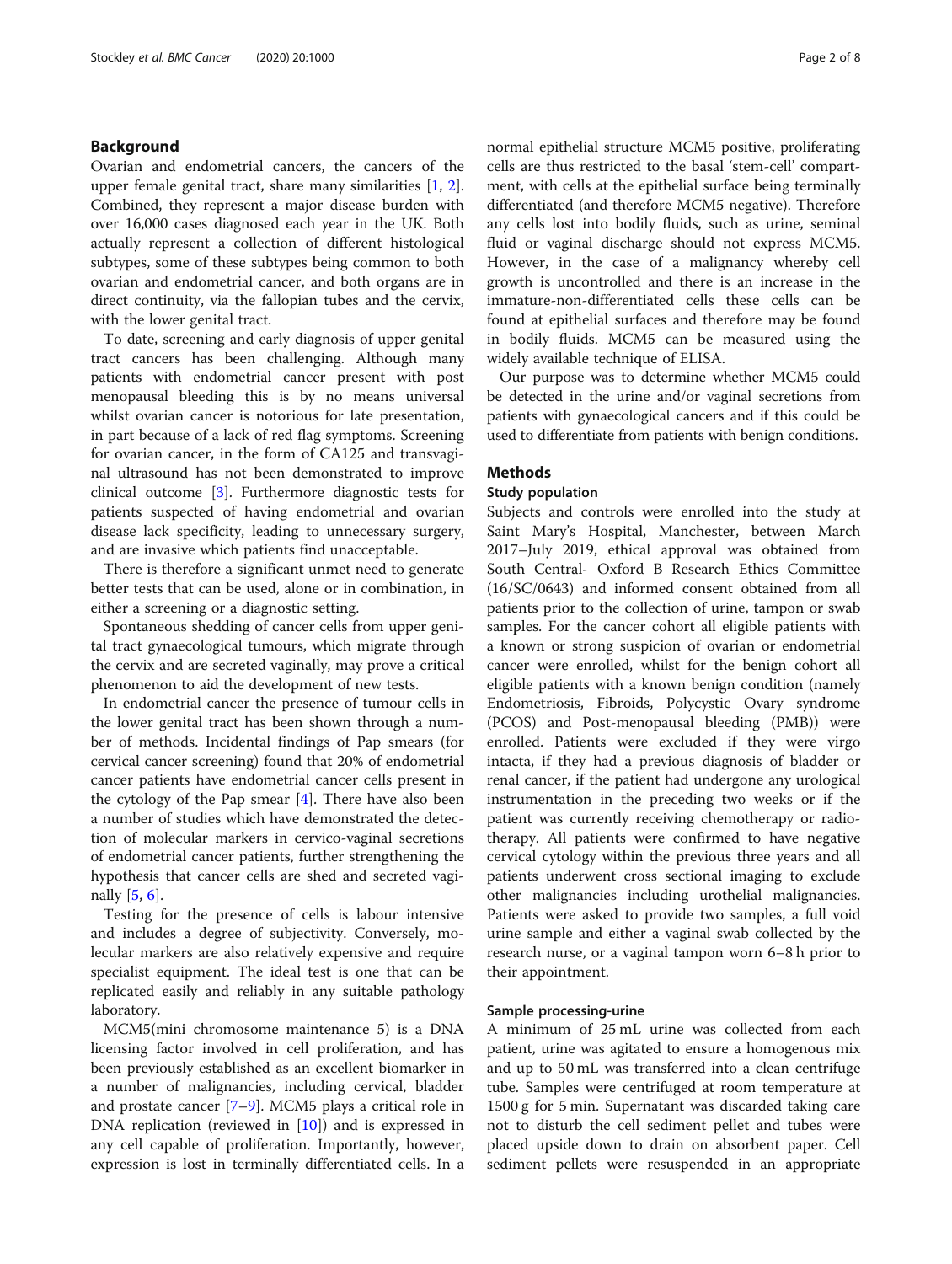volume of ADXLYSIS buffer (Arquer Diagnostics Ltd) (10uL per mL of urine) and incubated at room temperature for 1 h before being stored at less than -20 °C.

# Sample processing-vaginal tampon

Patients were asked to wear a commercially available cardboard applicator vaginal tampon and instructed to place the tampon in their vagina for 6–8 h prior to their attendance at the clinic. The tampon was removed and placed in a 50 mL centrifuge tube and phosphate buffered saline (PBS) added. The tampon was transferred to a large syringe and compressed to release the PBS/ cells from the tampon. The PBS/cells from the tampon were collected in a fresh 50 ml centrifuge tube. Tubes containing PBS/cells extracted from the syringe were centrifuged at room temperature at 1500 g for 5 min. Supernatant was discarded, taking care not to disturb the cell sediment pellet. Tubes were placed upside down on absorbent paper to drain and the cell sediment pellets were resuspended in 300 μL Lysis buffer and incubated at room temperature for 1 h before being stored at less than -20 °C.

#### Sample processing-vaginal swab

Vaginal swabs were collected by the research nurse, briefly; a soft endocervical collection brush was inserted 3–5 cm into the vagina and rotated four times (two towards the left and two towards the right). The swab was then placed into 5 mL of PBS. The vaginal swab was removed from the tube and the PBS was centrifuged at room temperature at 1500 g for 5 min. Supernatant was discarded, taking care not to disturb the cell sediment pellet. Tubes were placed upside down to drain on absorbent paper and the cell sediment pellets were resuspended in 300 μL Lysis buffer and incubated at room temperature for 1 h before being stored at less than -20 °C.

# MCM5 ELISA

Patient lysates were tested with an MCM5 ELISA as per manufacturer's instructions (Arquer Diagnostics). Briefly; 100 μL of lysate was added to each of 2 wells of the MCM5 ELISA micro-titre plate (samples and controls were run in duplicates) and incubated for 60 min at room temperature on a plate shaker (700RPM). Following incubation wells were washed 6 times with  $350 \mu L$  of 1x wash buffer using an automated plate washer. 100 μL of MCM5-HRP conjugated antibody (Arquer Diagnostics Ltd., Sunderland UK) was added to each well and incubated at room temperature for 30 min prior to being washed 6 times with 350 μL of 1x wash buffer as above. 100 μL of TMB was added to each well and incubated for 30 min in the dark prior to the addition of a stop solution  $(0.5 M H<sub>2</sub>SO<sub>4</sub>)$ . Optical density (OD) was measured at 450 nm and 630 nm

(reference wavelength). Concentrations of MCM5 were calculated using a serial dilution standard curve of a known recombinant MCM5 control (1.3 mg/ml) with a negative control (Lysis Buffer).

### Statistical analysis

The study was carried out and reported in line with the 20 recommendations set out in the STARD 2015 guidance for diagnostic test reporting [[11](#page-7-0)].

Data were analysed using MS Excel and GraphPad Prism (v7.04). The chi square test was used to assess categorical variables and receiver operating characteristic curves were generated to assess performance of the assay. The cut-off point of 12 pg/mL was determined by the manufacturer's instructions as determined from previous studies [\[7](#page-7-0)]. ROC curves were generated using MCM5 level as a continuous variable and presence or absence of malignancy as a discrete variable.

Using the methodology described by Pepe et al. [[12](#page-7-0)] it is possible to model the potential clinical utility of a biomarker incorporating both the incidence and possible cost benefit ratio of a test as follows:

$$
\frac{TPR}{FPR} > \frac{1-p}{p} \times r
$$

In this equation, TPR is the true positive rate, FPR is the false positive rate (1-specificity) and TPR/FPR defines the *actual performance* of the test.  $p$  represents the prevalence of the cancer and  $r$  is the cost benefit ratio and the right side of the equation defines the performance required. Where the actual performance is greater than the performance required (i.e. where left side of equation is greater than the right) then the test is likely to have clinical utility.

# Results

# Clinical characteristics

Sixty-seven cancer patients were recruited and completed the study protocol, 41/67 with proven endometrial cancer and 26/67 with confirmed ovarian cancer. Cancer patients had a median age of 70 (IQR: 55–77) (endometrium) and 63 (IQR 52–69) (ovary) which is typical for these diseases, Table [1.](#page-3-0) There was good representation of all subtypes, grade and stages of cancer within the cohort with 29/41 (71%) endometrium and 8/26 (31%) ovarian being stage 1, Table [1](#page-3-0).

Fifty-eight control patients were also recruited and completed the study protocol. These were patients attending gynaecology clinics for benign disease. Median age was younger than the cancer patients (49) (IQR 39–56) and patients had a variety of benign conditions, Table [2](#page-3-0), but none developed cancer within 6 months following recruitment.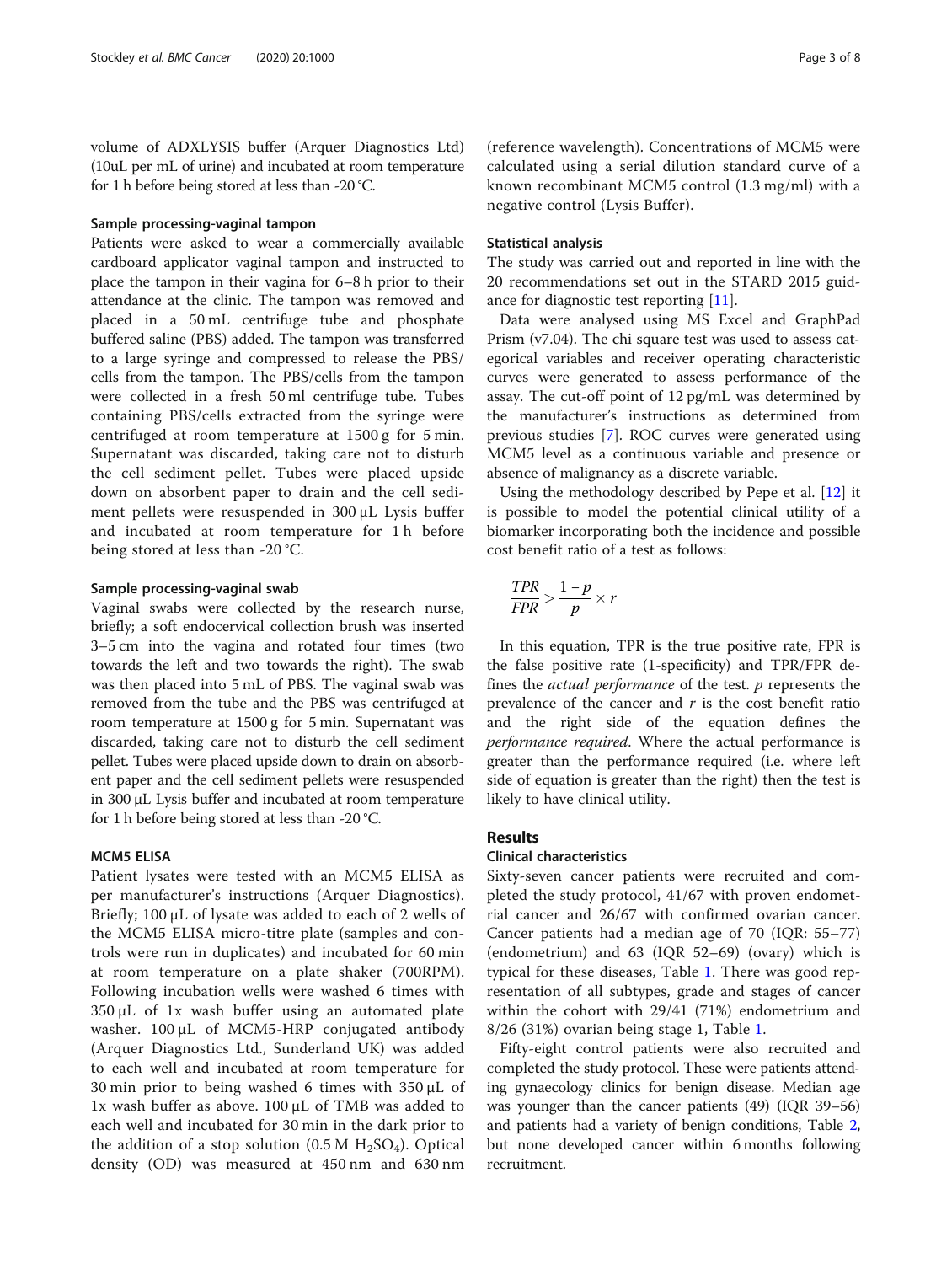| Characteristic                     | N (%) or median (interquartile range) |                          |  |  |
|------------------------------------|---------------------------------------|--------------------------|--|--|
|                                    | <b>Endometrial cancer cohort</b>      | Ovarian cancer cohort    |  |  |
| Age (year)                         | 70 (57-77)                            | 63 (52-69)               |  |  |
| Histological subtype               |                                       |                          |  |  |
| Endometrioid                       | 24 (59)                               | 3(12)                    |  |  |
| Serous                             | 6(15)                                 | 15 (58)                  |  |  |
| Clear cell                         | 5(12)                                 | 1(4)                     |  |  |
| Squamous cell                      | $\overline{\phantom{a}}$              | 1(4)                     |  |  |
| Carcinosarcoma                     | 4(10)                                 | $\overline{\phantom{a}}$ |  |  |
| Adenocarcinoma NOS                 | $\overline{\phantom{a}}$              | 1(4)                     |  |  |
| Not recorded                       | 2(5)                                  | 2(8)                     |  |  |
| Grade                              |                                       |                          |  |  |
| Borderline                         | $\overline{a}$                        | 3(12)                    |  |  |
| G1                                 | 14(34)                                | 4(15)                    |  |  |
| ${\sf G2}$                         | 10(24)                                | 3(12)                    |  |  |
| G <sub>3</sub>                     | 17(41)                                | 16 (62)                  |  |  |
| FIGO stage                         |                                       |                          |  |  |
|                                    | 29 (71)                               | 8(31)                    |  |  |
| $\parallel$                        | 4(10)                                 | 4(15)                    |  |  |
| $\ensuremath{\mathsf{III}}\xspace$ | 7(17)                                 | 10 (38)                  |  |  |
| ${\sf IV}$                         | 1(2)                                  | 1(4)                     |  |  |
| Not recorded                       |                                       | 3(12)                    |  |  |

<span id="page-3-0"></span>Table 1 Patient Demographics of cancer cohort at time of recruitment

A further 22 patients were approached but either declined to participate or failed to complete the study protocol. Specifically 3 patients stated they were unable, or not prepared, to wear a tampon for the required eight hours.

# MCM5 levels in the urine sediment of cancer patients compared to controls

MCM5 levels were tested in samples (urine sediment, plus vaginal swab or tampon) from all 67 cancer patients and all 58 control patients. Median levels were higher in the urine samples from cancer patients (17.60 pg/mL) compared to controls  $(2.81 \text{ pg/mL})$  $(2.81 \text{ pg/mL})$  $(2.81 \text{ pg/mL})$ ,  $p < 0.0001$ , Fig. 1a. Although median levels of MCM5 were slightly higher in the swab and tampon samples from cancer patients compared to controls these were non significant, Fig. [1](#page-4-0)b and c.

# Urine sediment MCM5 as a discriminator of both endometrial and ovarian cancer

Comparing MCM5 levels in urine sediment samples from patients with endometrial cancer with controls showed a highly significant increase in cancer cases (median 20.57 pg/mL for cancer and 2.81 pg/mL for controls), Fig. [2](#page-4-0). Using a pre defined cut off of 12 pg/mL resulted in a correct classifier in 80/99 (80.1%) cases, Table [3](#page-4-0). Overall sensitivity for endometrial cancer was 87.8% and remained high for both low grade disease (85.7, 95% CI: 57.2–98.2%) and low stage disease (86.2, 95% CI: 68.3–96.1%), Table [4.](#page-5-0)

Comparing MCM5 levels in urine sediment samples from patients with ovarian cancer with controls showed a highly significant increase in cancer cases (median 12.85 pg/mL for cancer and 2.81 pg/mL for controls), Fig. [3.](#page-5-0) Using a cut off of 12 pg/mL resulted in a correct

| Table 2 Patient Demographics of benign cohort at time of |  |  |  |  |  |
|----------------------------------------------------------|--|--|--|--|--|
| recruitment                                              |  |  |  |  |  |

| Characteristic                  | $N\left(\%\right)$ or median<br>(interquartile range) |  |  |
|---------------------------------|-------------------------------------------------------|--|--|
|                                 | Benign cohort                                         |  |  |
| Age (years)                     | 49 (39-56)                                            |  |  |
| <b>Gynaecological Condition</b> |                                                       |  |  |
| <b>Endometriosis</b>            | 10(17)                                                |  |  |
| <b>Fibroids</b>                 | 13 (22)                                               |  |  |
| Post menopausal bleeding        | 18(31)                                                |  |  |
| Ovarian Cyst                    | 4(7)                                                  |  |  |
| Polycystic ovaries              | 7(12)                                                 |  |  |
| Infarcted fibroma               | 1(2)                                                  |  |  |
| Mature Cystic Teratoma          | 2(3)                                                  |  |  |
| Not recorded                    | 3(5)                                                  |  |  |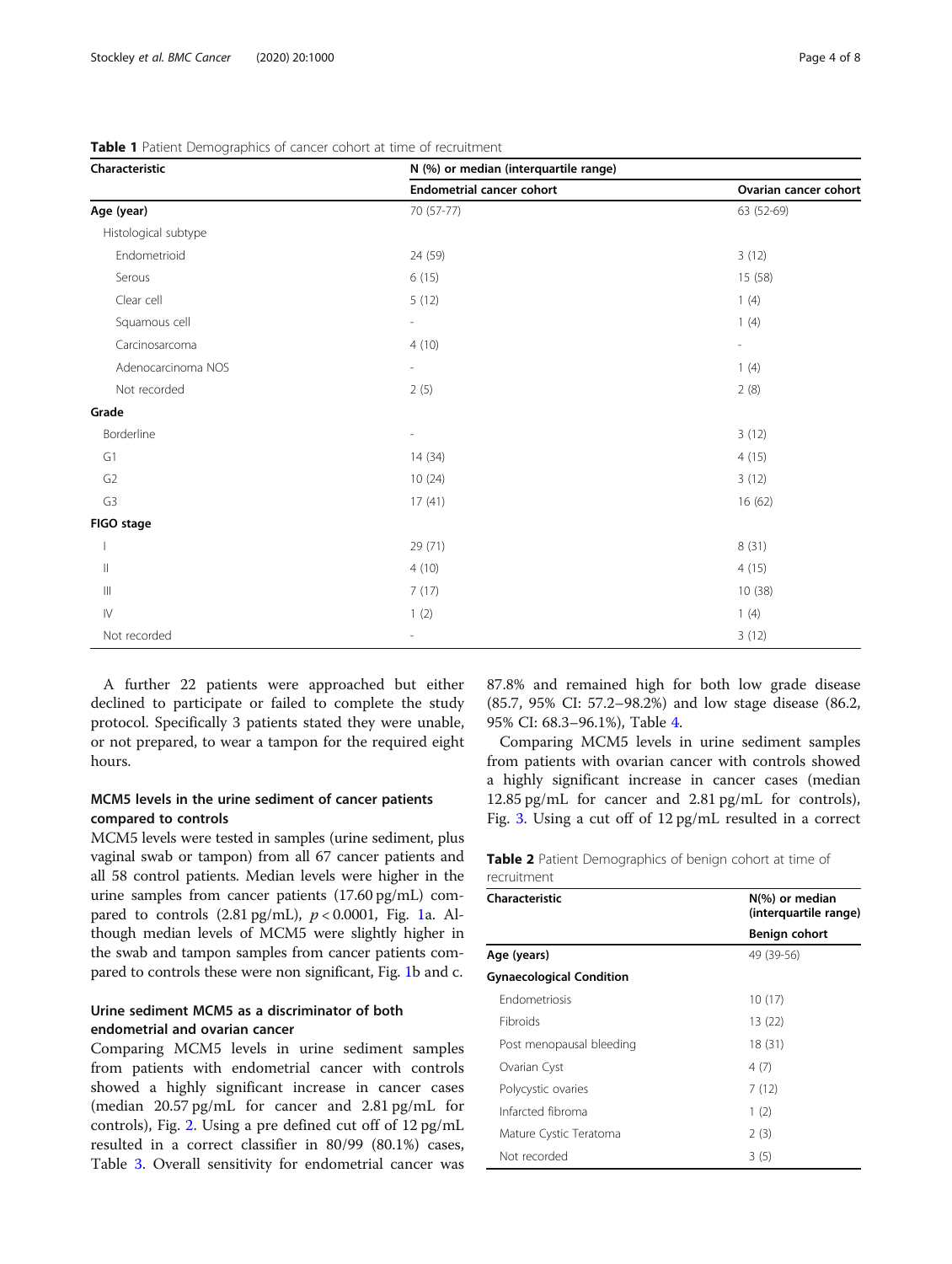<span id="page-4-0"></span>

classifier in 60/84 (71.4%) cases, Table [5](#page-5-0). Overall sensitivity for ovarian cancer was 61.5% but interestingly was higher for low grade disease (71.4, 95%CI: 29.0–96.3%) and low stage disease (75, 95%CI: 34.9–96.8%). Twothirds of the borderline ovarian samples had levels greater than 12 pg/mL classifying them as positive.

Specificity for the MCM5 test in this cohort was 75.9% (95%CI: 62.8–86.1%). None of the benign conditions tested showed an increase in MCM5 levels compared to the remaining controls (data not shown).



#### Potential clinical utility for the MCM5 test

Overall performance of the MCM5 test was higher for endometrial cancer with an area under the ROC curve of 0.83 compared to 0.68 for ovarian cancer, Fig. [4,](#page-6-0) suggesting a good performance for MCM5 as a biomarker, at least for endometrial cancer. However clinical utility of a biomarker is dependent upon not only performance of the biomarker but also the incidence/prevalence of the condition being tested, and the cost benefit ratio of employing the assay.

Using the Pepe model (see methods) MCM5 actual performance was therefore compared to the performance required for two clinical settings, namely the asymptomatic screening population and a diagnostic testing population (following referral for symptoms).

For the asymptomatic screening population age standardised incidence of disease was used for prevalence (33/100,000 for endometrial and 40/100,000 for ovarian [[13\]](#page-7-0)), whilst for the diagnostic testing population  $p = 3\%$ was used, given that this is the minimum threshold required for referral by NICE  $[14]$ . r was set at 0.1, the value given for a scenario of 10 patients being subjected to unnecessary tests for each cancer case diagnosed [\[12](#page-7-0)], a value widely accepted in the literature [[15\]](#page-7-0).

As expected, performance required for a screening test was higher (302.9 for endometrial and 249.9 for ovarian) than for a diagnostic test (3.2 for endometrial and 3.2

Table 3 Contingency table for test performance for endometrial cancer

|                    | <b>Endometrial cancer</b> |                 |  |
|--------------------|---------------------------|-----------------|--|
| <b>MCM5</b> result | <b>Positive</b>           | <b>Negative</b> |  |
| Positive           | 36                        | 14              |  |
| Negative           |                           | ΔΔ              |  |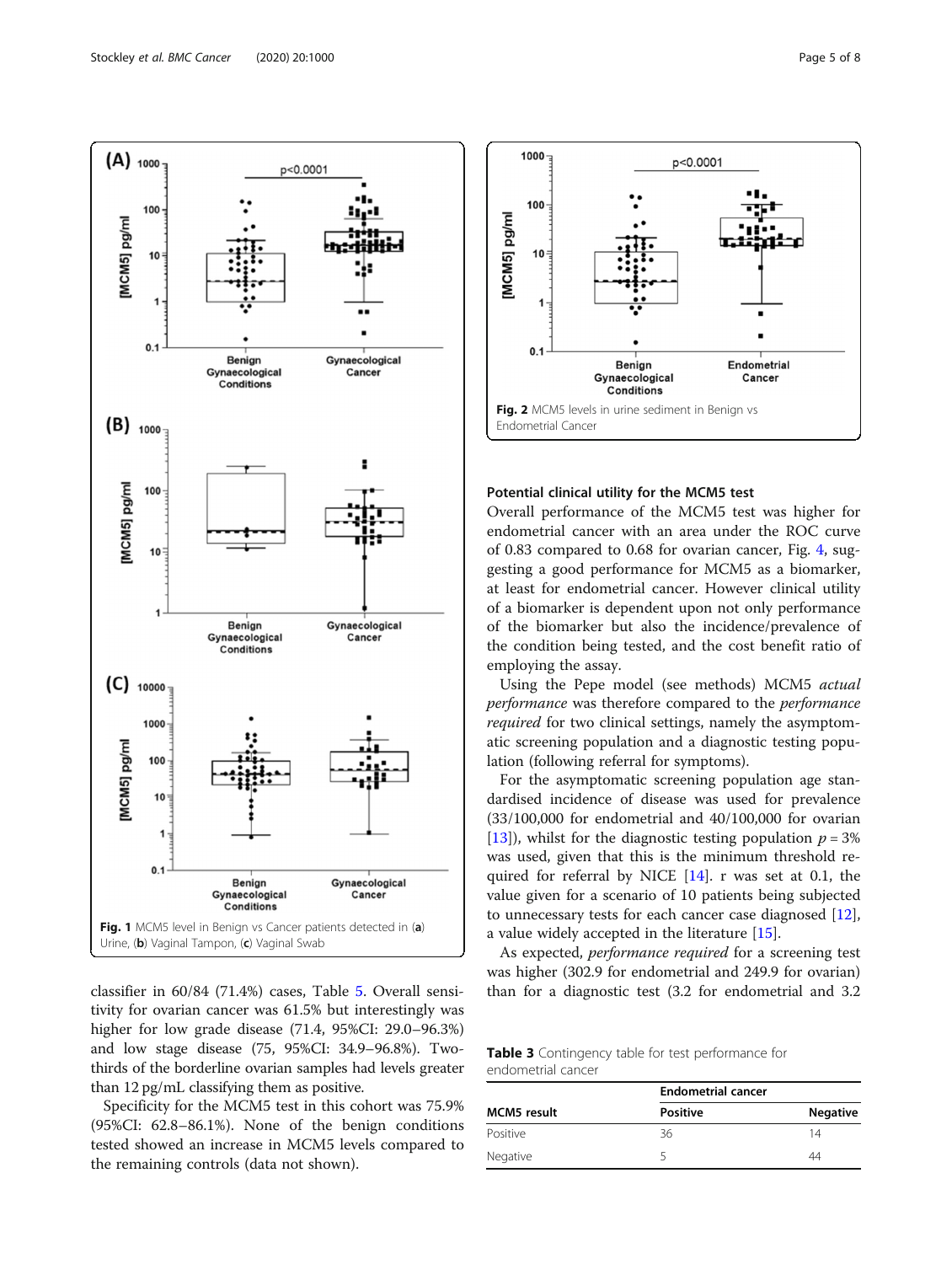<span id="page-5-0"></span>Table 4 Diagnostic performance of MCM5 urine test as a biomarker by tumour type

|                    | <b>Ovarian cancer</b> |                 |  |
|--------------------|-----------------------|-----------------|--|
| <b>MCM5</b> result | Positive              | <b>Negative</b> |  |
| Positive           | 16                    | 14              |  |
| Negative           | 10                    | 44              |  |
|                    |                       |                 |  |

for ovarian). Actual performance of the MCM5 test (3.6 for endometrial and 2.5 for ovarian) was therefore substantially lower than required for a screening test but broadly equivalent to that needed for a diagnostic test, Table [6](#page-6-0).

# Discussion

Here we have shown that the DNA licensing factor MCM5 can be detected in the urine sediment of patients with gynaecological cancers at levels in excess of those found in patients with benign gynaecological conditions. Urine sediment testing was more successful than vaginal tampon or vaginal swab testing and was more acceptable to patients. Of particular interest was that the detection of MCM5 was maintained, and possibly improved, in patients with low stage and low grade disease, which is encouraging for clinical use where detection of early stage, low grade disease is critical.

Biomarkers have clinical utility in both the asymptomatic population as screening tests and as part of the diagnostic pathway for patients with symptoms. Performance accuracy requirements are different for these two settings with asymptomatic screening in particular requiring tests with extremely high specificities to avoid over investigation [\[15](#page-7-0)]. Whilst the MCM5 test outlined here does not, at this stage, appear to be associated with the specificity required for a screening test it may have an important role, alone, or in conjunction with other



Table 5 Contingency table for test performance for ovarian cancer

| Type of tumour(n)       | Sensitivity(%)   | Specificity (%)  |
|-------------------------|------------------|------------------|
|                         | $(95\%CI(\%))$   | $(95\%CI(\%))$   |
| Endometrial cancer (41) | 87.8 (73.8-95.9) | 75.9 (62.8-86.1) |
| Low grade(14)           | 85.7 (57.2-98.2) |                  |
| High Grade(27)          | 88.9 (70.8-97.7) |                  |
| Stage $(29)$            | 86.2 (68.3-96.1) |                  |
| Stage II and above(12)  | 91.7 (61.5-99.8) |                  |
| Ovarian cancer(26)      | 61.5 (40.6-79.8) | 75.9 (62.8-86.1) |
| Low Grade(7)            | 71.4 (29.0-96.3) |                  |
| High Grade(19)          | 57.9 (33.5-79.8) |                  |
| Stage $I(8)$            | 75.0 (34.9-96.8) |                  |
| Stage II and above(15)  | 53.3 (26.6-78.7) |                  |

tests, as part of the diagnostic process. Particularly, as it is non-invasive, it may have an important role early in the pathway as a "rule out" test to avoid unnecessary further invasive testing in those who are at low risk of harbouring disease.

To this end, whilst this is an early phase diagnostic accuracy study it benefits from including benign gynaecological conditions in the control arm as these patients are often represented in a diagnostic clinic and require differentiation from those who have cancer. However the numbers in the current study remain small and further studies including larger numbers and replicating more closely the clinical setting are justified. Specifically, future studies should replicate the prevalence of cancer more accurately than in the current dataset.

The MCM5 test has previously been shown to have utility in bladder and prostate cancer [\[7](#page-7-0), [8](#page-7-0)] and has been shown to have signal in cervical intraepithelial neoplasia and Barrets oesophagus. However this is the first time that it has been shown to be of use in gynaecological cancers. The MCM5 test is an easy-to-perform ELISA test, compatible with general laboratory equipment available in most hospital laboratories, and can provide results within 3 h, without the need for a pathologist, making it a potential low-cost alternative or adjunct to cytology, which remains non standardised for gynaecological cancers, or other methodologies. It is likely that the use of MCM5 as an adjunctive test will improve sensitivity and, when combined with other tests in this way, be associated with appropriate specificity.

It is perhaps not surprising that the MCM5 test performed better as a test for endometrial cancer than for ovarian cancer. Lesions in the endometrial cavity are located closer to the vagina and cells shed from these tumours are more likely to be detected in vaginal fluid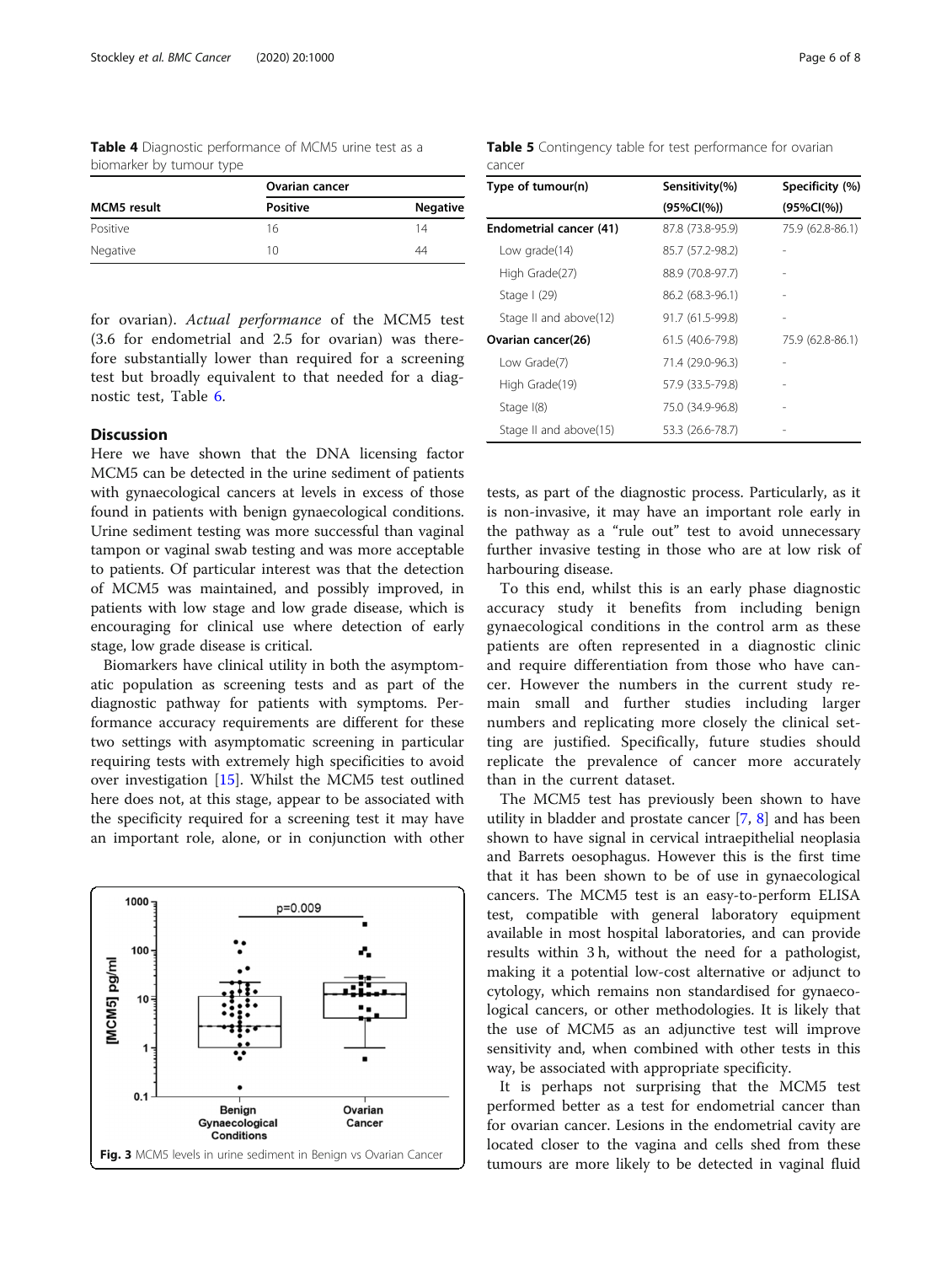<span id="page-6-0"></span>

or urine compared to tumours located higher in the genital tract. However, it is now widely accepted that many high grade serous cancers arise in the fallopian tube rather than the ovary and thus the MCM5 test may have use in at least some of these cancers. Utilising the MCM5 test for this indication should not be ignored in future studies.

The wearing of a tampon was unpopular with patients and furthermore was associated with high readings in the control patients with benign disease, which resulted in the poor performance of MCM5 as a discriminator in this settingThis may be related to the tampon causing trauma to the vaginal mucosa, thus exposing basal cells that normally express MCM5. Further studies should therefore be limited to assessment of urine sediment but it will be important to ensure that samples collected in such studies do not follow instrumentation, or indeed examination, of the lower genital tract.

Table 6 Comparison of performance required for a screening or diagnostic test against actual performance of MCM5 test

|             | Actual                   | Performance required |                   |  |
|-------------|--------------------------|----------------------|-------------------|--|
|             | performance <sup>a</sup> | Screening            | <b>Diagnostic</b> |  |
| Endometrial | 3.64                     | 302.9                |                   |  |
| Ovarian     | 255                      | 2499                 |                   |  |

<sup>a</sup>calculated from [13], see text for details a test is likely to have clinical utility if: actual performance > performance required

# Conclusions

Here we have demonstrated for the first time, that a simple, non-invasive test based upon the MCM5 biomarker may have clinical utility in the early diagnosis of female upper genital tract cancers.

#### Abbreviations

CI: Confidence interval; DNA: Deoxyribonucleic acid; ELISA: Enzyme linked immunosorbent assay; FPR: False positive rate; HRP: Horse radish peroxidase; IQR: Inter quartile range; MCM5: Mini chromosome maintenance 5; NICE: National Institute for Health and Clinical Excellence; OD: Optical density; PBS: Phosphate buffered saline; PCOS: Polycystic ovarian syndrome; PMB: Post menopausal bleeding; ROC: Receiver operating characteristic; TMB: Tris magnesium sulphate buffer; TPR: True positive rate; UK: United Kingdom

#### Acknowledgements

No acknowledgements.

#### Authors' contributions

Study conception JS and RJE, Study Design JS, RJE and EJC, Acquisition of data RA, AK and CN, Analysis and interpretation of data: JS, RJE and EJC, Drafting of manuscript: JS and RJE. All authors have approved the manuscript.

#### Funding

This was a commercially sponsored study funded by Arquer Diagnostics Ltd. The funder was involved in study design, analysis and interpretation of data and in the preparation of the manuscript.

#### Availability of data and materials

Not applicable.